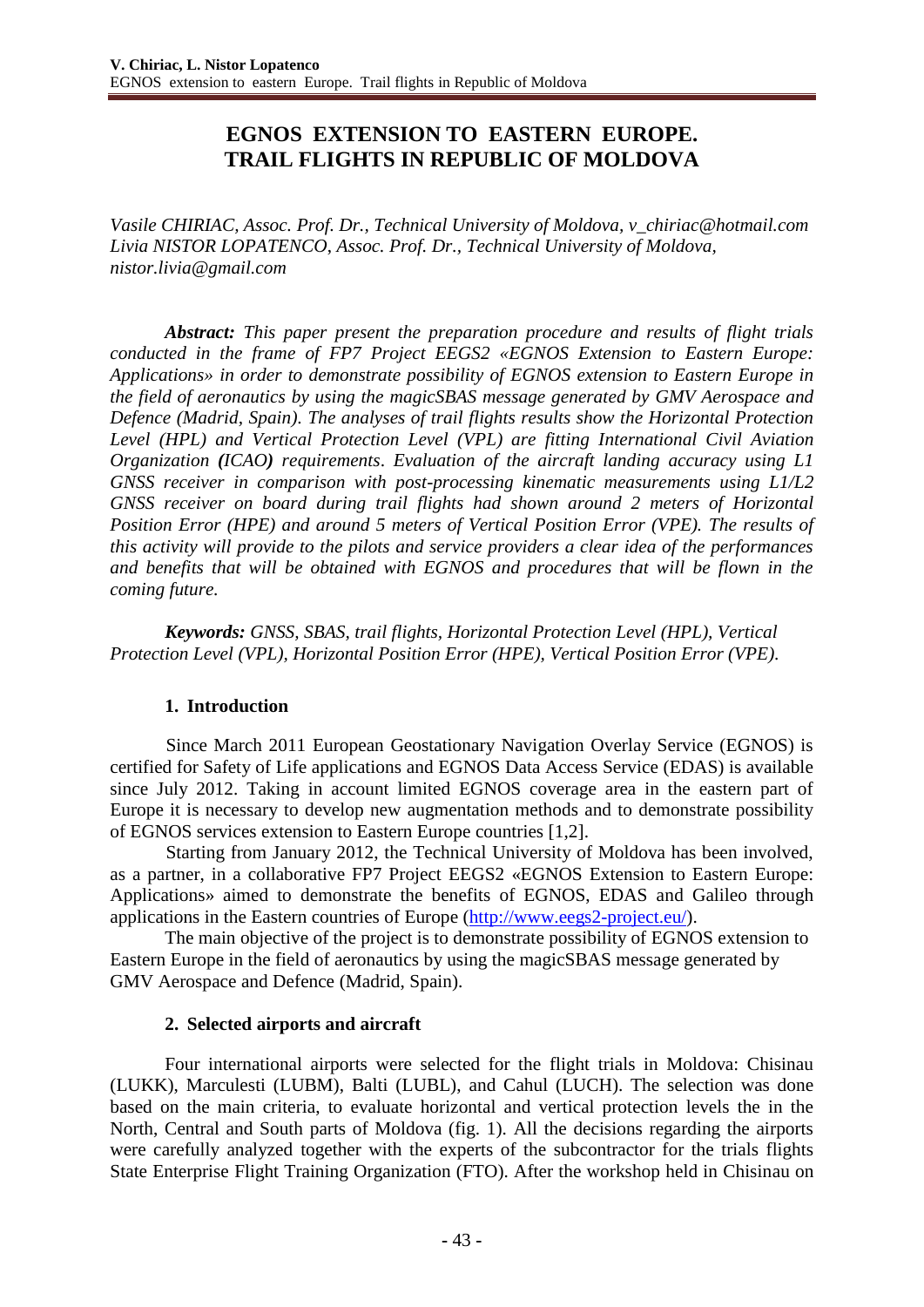13-14 March 2013 in the frame of the EEGS2 project, the Moldavian Civil Aviation Authorities offered their support and confirmed their interest in the project, the final decision was to use all four airports opened for civil aviation. It is important to underline the efforts, the availability and the support provided by the local authorities during the trials and during the preliminary activities as well. The main geographical and administrative characteristics of the selected airports and the services provided are included in Report on SBAS Trail Preparation in Moldova [3]



*Fig. 1. Map of selected airports*

In order to conduct trail flights in Moldova State Enterprise Flight Training Organization (FTO) was subcontracted using R40 Festival aircraft (fig. 2). The main technical characteristics and performances of the selected aircraft are included in Report on SBAS Market Trial for Aviation in Moldova [5]



*Fig. 2. Selected R40 Festival aircraft*

## **3. Ground and air segments**

The magicSBAS Server generates messages based on the information available from satellites and ground stations network. MagicSBAS messages were sent to the airfield via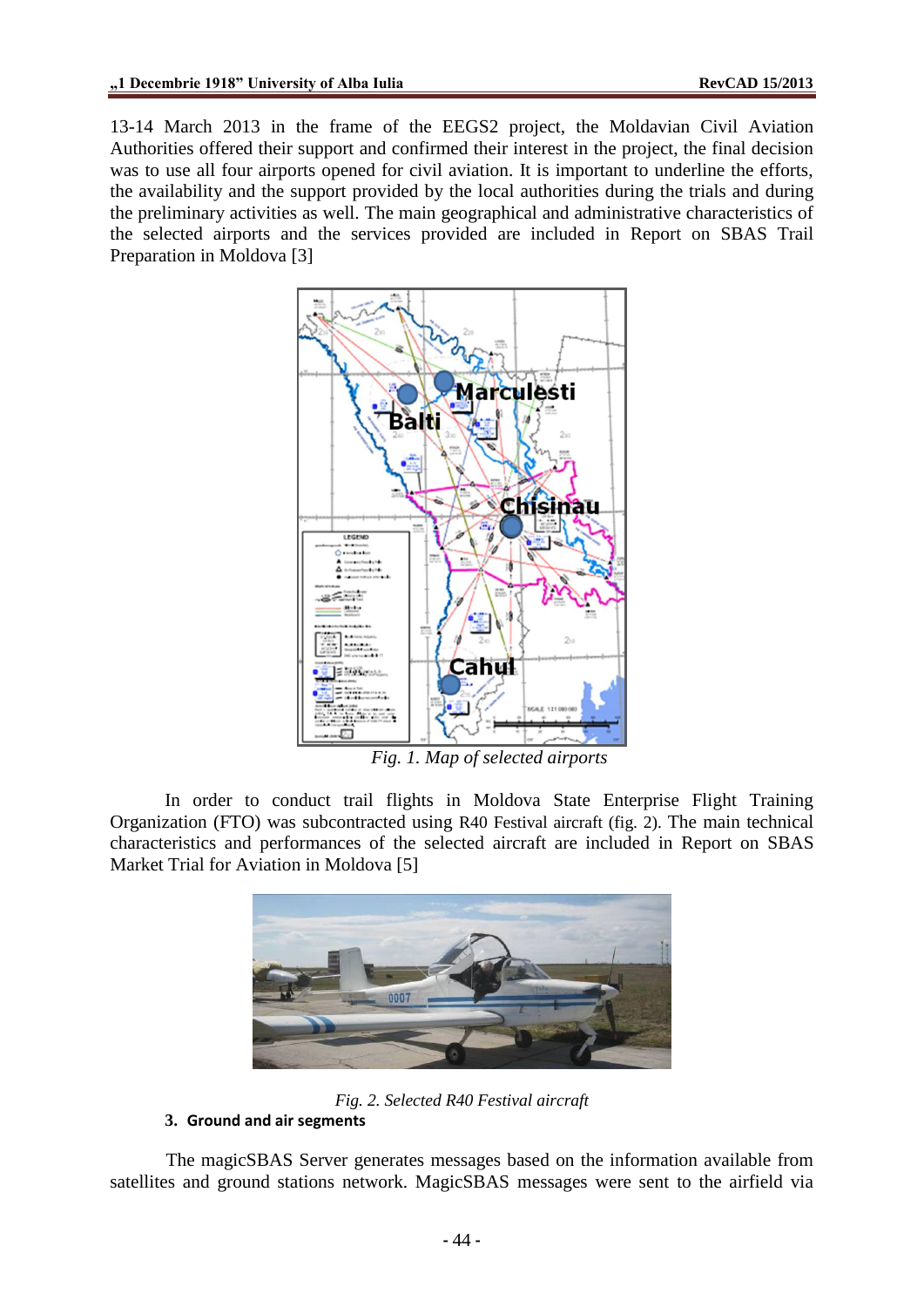Internet using Unite 3G Modem and from airfield to the aircraft via transmitter radio modem. (fig. 3).



*Fig. 3. General configuration schema of ground segment.*

MagicSBAS messages were received by the onboard radio modem. Simultaneously, the GNSS signals were received onboard by the L1 GNSS receiver. MagicSBAS messages and GNSS observations were sent to Tablet PC through the access point via Wi-Fi (fig. 4).



*Fig. 4. General configuration schema of air segment.*

All received data in the tablet PC were processed by the EEGS2 Console software developed by GMV. Installed in the tablet PC, this software application processes all the data received and calculates necessary information to fly the trials such as the navigation solution, trajectories and SBAS protection levels, saving raw data and results for future postprocessing. Also displays useful information for pilots and engineers such as a course deviation indicator, satellite constellation information, protection levels, etc. (fig. 5).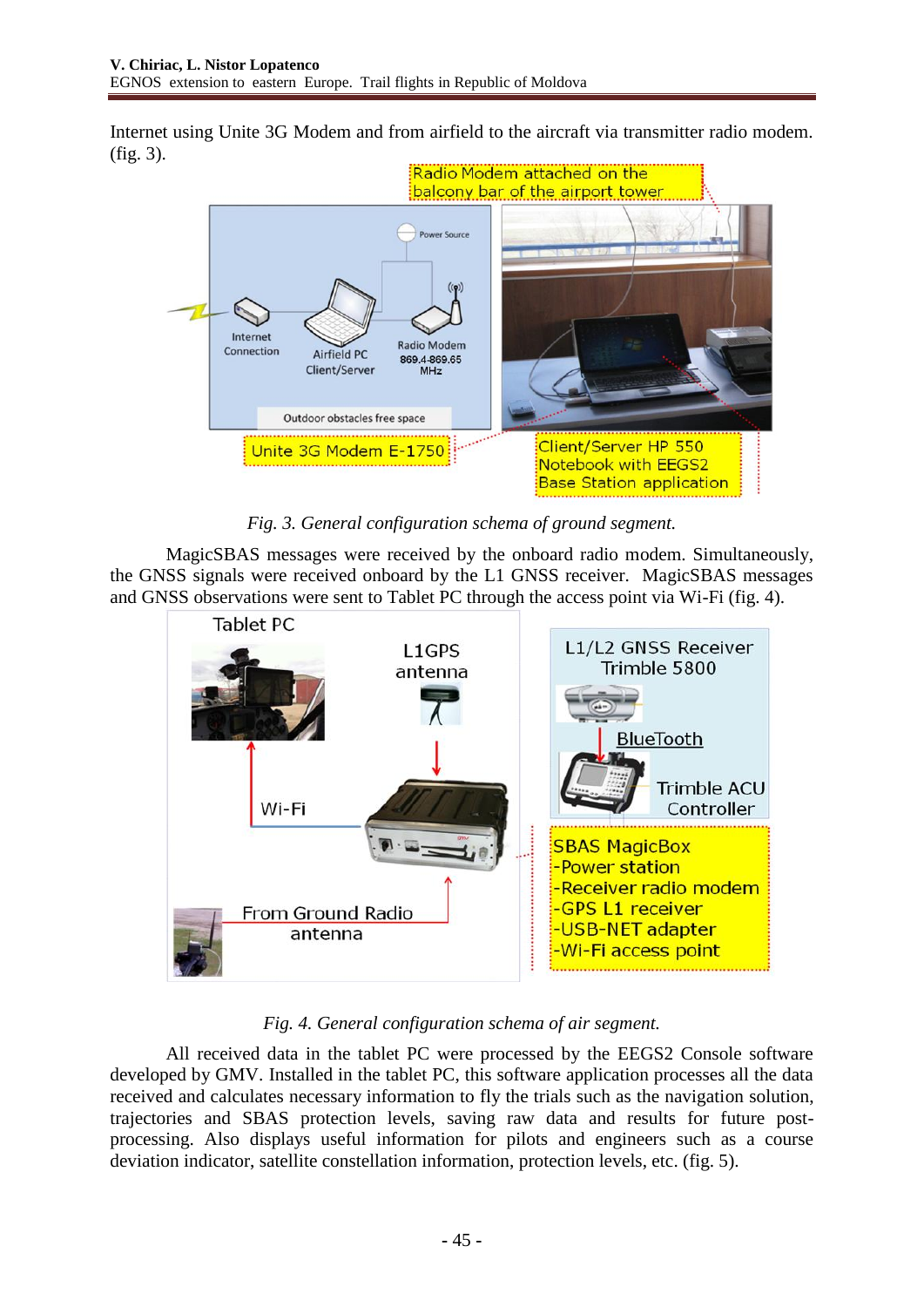

*Fig. 5. EEGS2 Console software developed by GMV*

EEGS2 Base station client/server application connects ground segment to the magicSBAS SISNeT Server, checks that the messages received are correct and transmits all the information to the radio modem in order to broadcast the messages. In order to allow several clients to share common serial resources the Serial2TCP Splitter application, developed by GMV, has been installed on Tablet PC (fig. 6).

| EEGS2 base station                                                 |                          |                                                     | $ -$                                               |
|--------------------------------------------------------------------|--------------------------|-----------------------------------------------------|----------------------------------------------------|
| File Help                                                          |                          |                                                     |                                                    |
| EEGS2 base station. GMV 2012                                       |                          |                                                     |                                                    |
| EEGS2 base station settings                                        |                          |                                                     | $\Sigma$                                           |
| Radiomodem port:<br><b>SISNeT host:</b><br>SISNeT user name: EEGS2 | 20001<br>213.229.135.3   | 5564<br><b>SISNeT port:</b><br>SISNeT password:<br> |                                                    |
|                                                                    | Save as default<br>Cance | serial2TCP Splitter                                 | - 19<br>$\boldsymbol{\mathsf{x}}$                  |
|                                                                    |                          | <b>File Help</b>                                    |                                                    |
|                                                                    |                          | <b>Connected clients</b><br><b>Client ID</b>        | Client IP                                          |
|                                                                    |                          |                                                     | $-x$<br>Serial2TCP Splitter settings               |
|                                                                    |                          |                                                     | <b>TCP/IP settings</b><br>Listening TCP port: 8885 |
|                                                                    |                          |                                                     | <b>Serial port settings</b>                        |
|                                                                    |                          |                                                     | COM <sub>1</sub><br>Serial port:<br>٠              |
|                                                                    |                          |                                                     | Serial port timeout (msec):<br>1000                |
|                                                                    |                          |                                                     | 57600<br>Bauds:<br>٠                               |
|                                                                    |                          |                                                     | $8 -$<br>Data bits:                                |
|                                                                    |                          |                                                     | $1 -$<br><b>Stop bits:</b>                         |
|                                                                    |                          |                                                     | Parity bit:<br>None<br>$\overline{\phantom{a}}$    |

*Fig. 6. EEGS2 Base station and serial2TCP Splitter software developed by GMV*

#### **4. Flight trails preparations**

The flights in Moldova were initially scheduled for second part of March, but, due to bad weather conditions, the trials had been conducted on the beginning of April.

TUM ensured that both the Moldavian Civil Aviation Authority (MCAA) and the Air Navigation Service Provider (MOLDATSA) were involved in the trials as observers in order to emphasize the project's impact at national level. In this direction, TUM submitted letter of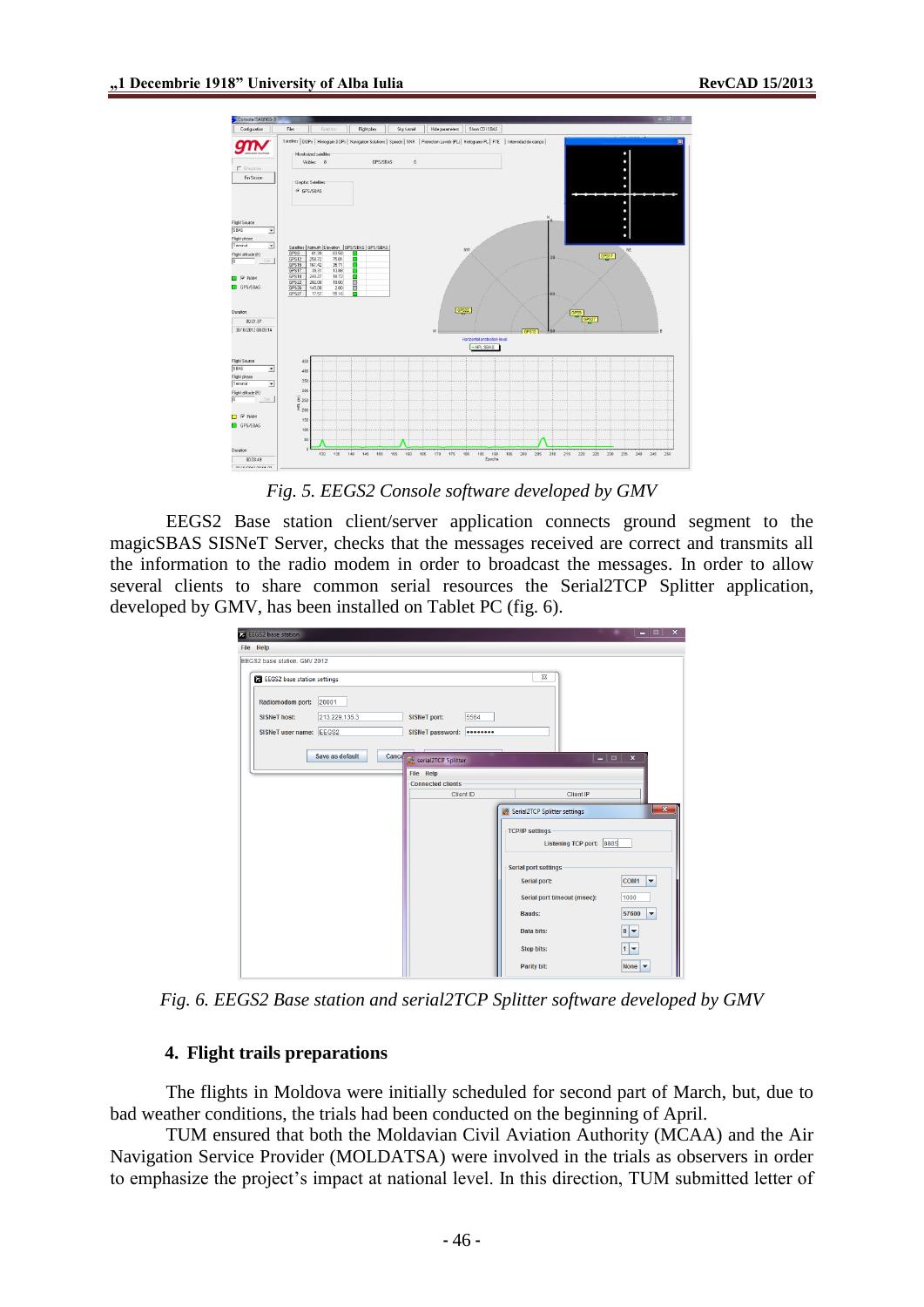invitations to MCAA and MOLDATSA to participate at preliminary meetings for the trials and at the trials themselves.

From the  $12<sup>th</sup>$  to the  $14<sup>th</sup>$  of March 2013, the GMV team was in Chisinau testing and installing the systems in order to perform the flight trails in Moldova. The first day the equipment and software were installed and tested in the FTO. Ground antenna was installed on the control tower balcony (fig. 7).



*Fig. 7. Preliminary equipment testing at Chisinau International Airport premises*

The second day the equipment was installed on the board of F40 Festival aircraft at Vadul lui Voda airport premises in order to verify radio link between ground and on board segments (fig. 8).



*Fig. 8. Preliminary equipment testing at Vadul lui Voda airport premises*

## **5. Results of flight trails conducted in Moldova**

In order to demonstrate performances and benefits of EGNOS flight trials were conducted in Chisinau, Balti (from Marculesti) and Cahul international airports (fig. 9-11).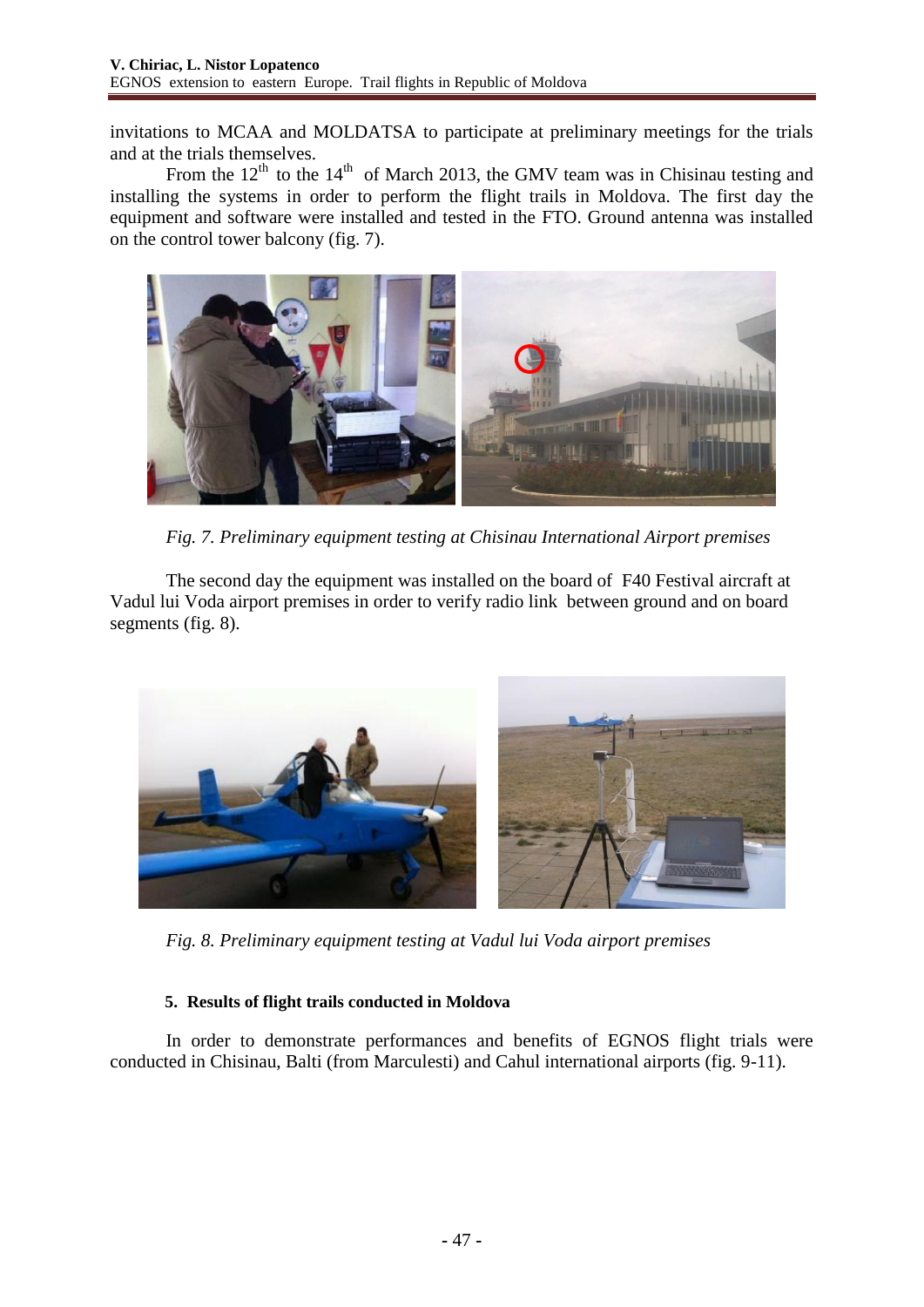

*Fig. 9. Results of trial flight in Chisinau International Airport*



*Fig. 10. Results of trial flight in Balti International Airport (from Marculesti Airport)*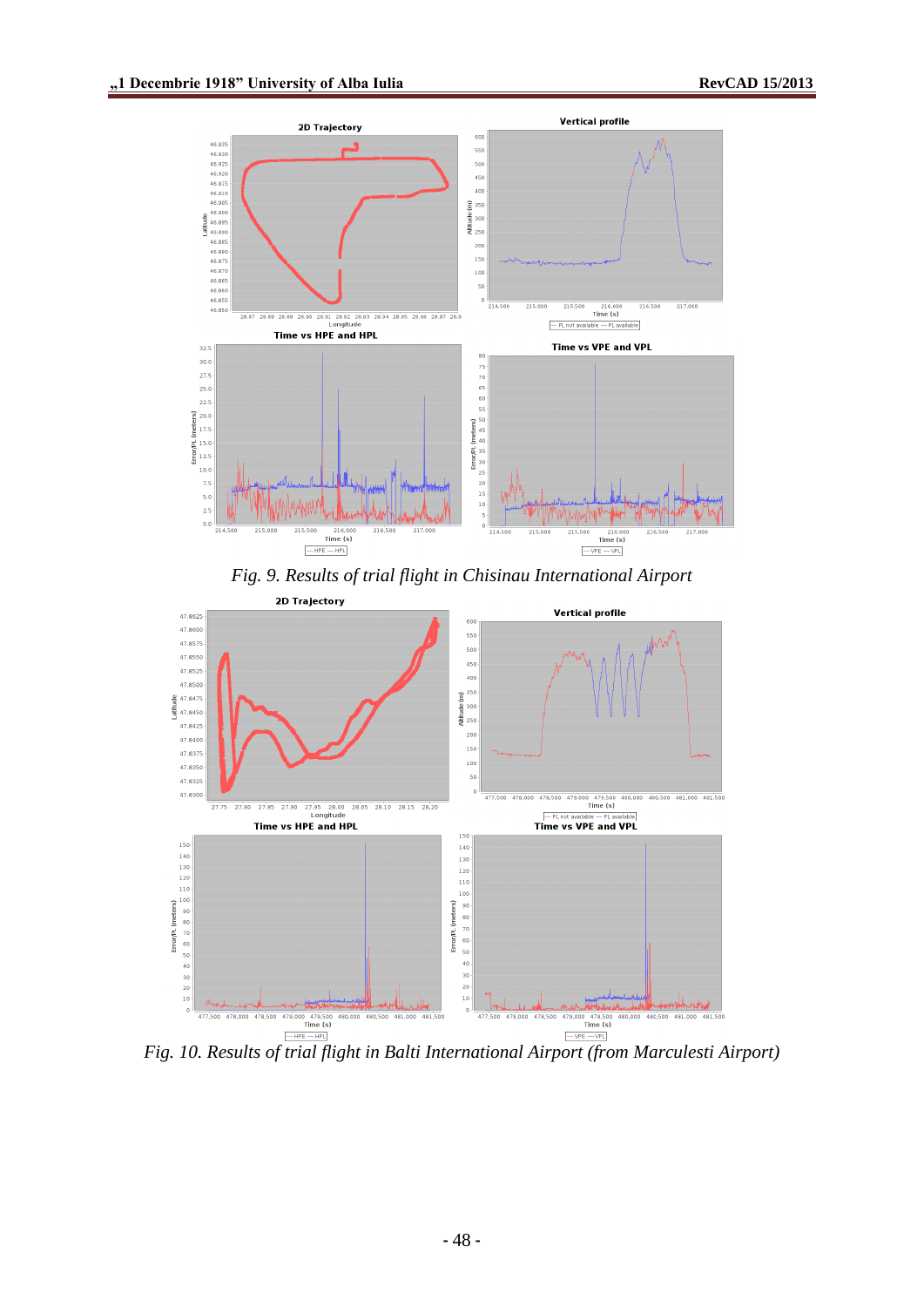

*Fig. 11. Results of trial flight in Cahul International Airport*

The 2D trajectories and vertical profiles provide the availability of the protection levels and it may be observed that during the flight trail sections. Furthermore, the following plots provide the results obtained for the horizontal and vertical protection levels and the associated errors during the four sessions.

During flights conducted in the Chisinau International Airport the protection levels were computed during the whole trajectory except small gaps. During the approaches the coverage was full and the protection levels where computed all the time. The number of monitored satellites by magicSBAS signal was from 9 to 11. That fact was translated into a good DOP and good trajectory accuracy (fig. 9).

The trail flights in Balti International Airport were carried out from Marculesti International Airport (30 km far from Balti). Because Balti Airport was not operational, the trail flights consisted of installing ground antenna and server in Balti Airport and flying from Maculesti Airport. All approaches were done during the flight to the Balti Runway with full coverage of the magicSBAS signal. (fig. 10).

During flights conducted in the Cahul International Airport the protection level where computed during the whole trajectory excepting landing because low installation of ground antenna (fig. 11).

The analyses of trail flights results shows the Horizontal Protection Level (HPL) and Vertical Protection Level (VPL) is fitting International Civil Aviation Organization **(**ICAO**)** requirements. The main spikes on the graphics were related to poor visibility between radio modem on the ground and antenna on the aircraft. In case the antenna will be installed outside of aircraft and radio modem will be installed on the top of the airport control tower control tower the data integrity will be much higher.